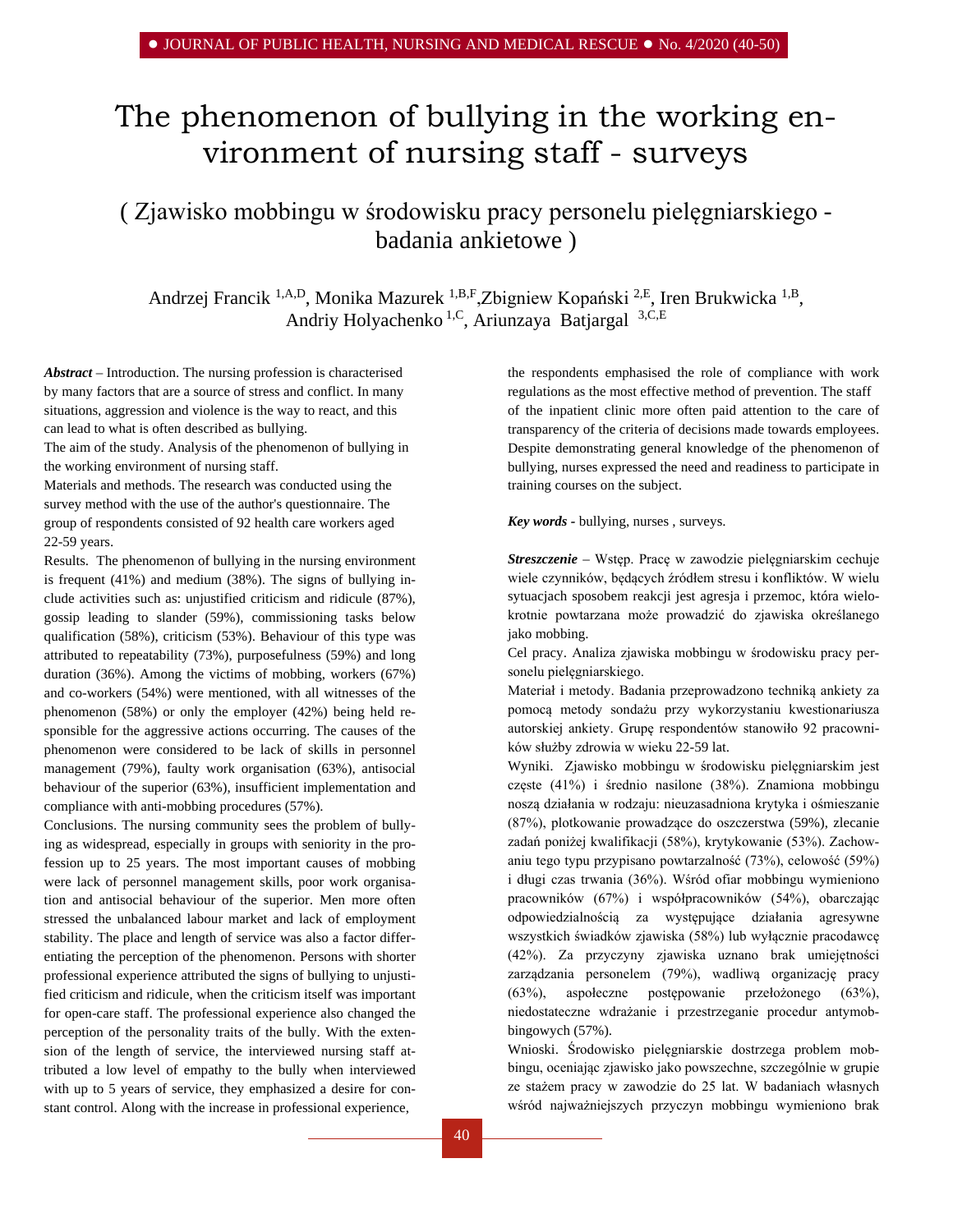umiejętności zarządzania personelem, wadliwą organizację pracy i aspołeczne postępowanie przełożonego. Mężczyźni częściej podkreślali niezrównoważony rynek pracy oraz brak stabilizacji zatrudnienia. Czynnikiem różnicującym postrzeganie zjawiska było również miejsce i staż pracy. Osoby z krótszym doświadczeniem zawodowym znamiona mobbingu przypisywały nieuzasadnionej krytyce i ośmieszaniu, gdy dla personelu lecznictwa otwartego istotne znaczenie miała sama krytyka. Posiadane doświadczenie zawodowe zmieniało również postrzeganie cech osobowościowych sprawcy mobbingu. Wraz z wydłużaniem stażu pracy ankietowany personel pielęgniarski osobie mobbingującej przypisywał niski poziom empatii, gdy badani ze stażem do 5 lat podkreślali chęć nieustannej kontroli. Ankietowani wraz ze wzrostem doświadczenia zawodowego podkreślali rolę przestrzegania regulaminu pracy jako najskuteczniejszej metody profilaktyki. Personel lecznictwa zamkniętego częściej zwracał uwagę na dbałość o jawność kryteriów decyzji podejmowanych wobec pracowników. Pomimo wykazania się wiedzą ogólną na temat zjawiska mobbingu pielęgniarki i pielęgniarze wyrażali potrzebę i gotowość uczestnictwa w szkoleniach na ten temat.

*Słowa kluczowe –* mobbing, pielęgniarki, badania ankietowe.

### **Author Affiliations:**

- 1. Collegium Masoviense College of Health Sciences, Poland
- 2. Faculty of Health Sciences, Collegium Medicum, Jagiellonian University, Poland
- 3. National University of Mongolia, Mongolia

## **Authors' contributions to the article:**

- A.The idea and the planning of the study
- B. Gathering and listing data
- C. The data analysis and interpretation
- D.Writing the article
- E. Critical review of the article
- F. Final approval of the article

#### **Correspondence to:**

Prof. Zbigniew Kopański MD PhD, Faculty of Health Sciences, Collegium Medicum, Jagiellonian University, Piotra Michałowskiego 12 Str., PL- 31-126 Kraków, Poland, e-mail: [zkopanski@o2.pl](mailto:zkopanski@o2.pl)

**Accepted for publication:** November 19, 2020.

## **I. INTRODUCTION**

owadays, people are living more and more consciously. It does not matter much whether he is an employee of a given organisation, an employer or simply a consumer. More and more attention is being paid to problems that were once little talked about and not publicised in the media. The phenomenon of bullying as a form of violence is a serious problem, because it is a factor which has a negative impact on human functioning in the following areas: mental, physical, professional and social. It is worrying that such a person is often unaware that he or she may be a victim of bullying [1]. The term mobbing is mainly associated with the workplace, but this phenomenon also occurs in other areas of human functioning. This form of violence also takes place in homes, schools, prisons, etc. All these pathological behaviours and attitudes are characterised by different levels of aggression, but they have common factors. They are often, regularly, over a long period of time, and there is an imbalance of power between individuals. The regularity of these behaviours is included in the criteria that define them as signs of bullying [2]. This paper will focus on the phenomenon of bullying in the workplace. N

The aim of the research was to try to determine the phenomenon of bullying in the professional environment of nursing staff.

## **II. MATERIALS AND METHODS**

## *Material*

The research was conducted in a group of 92 nursing staff between 1 September and 15 December 2019 during a series of courses, trainings and specialisations at the Nurses and Midwives Postgraduate Education Centre in Warsaw. The characteristics of the studied group are presented in Table 1. The study was conducted anonymously, participation in the study was voluntary.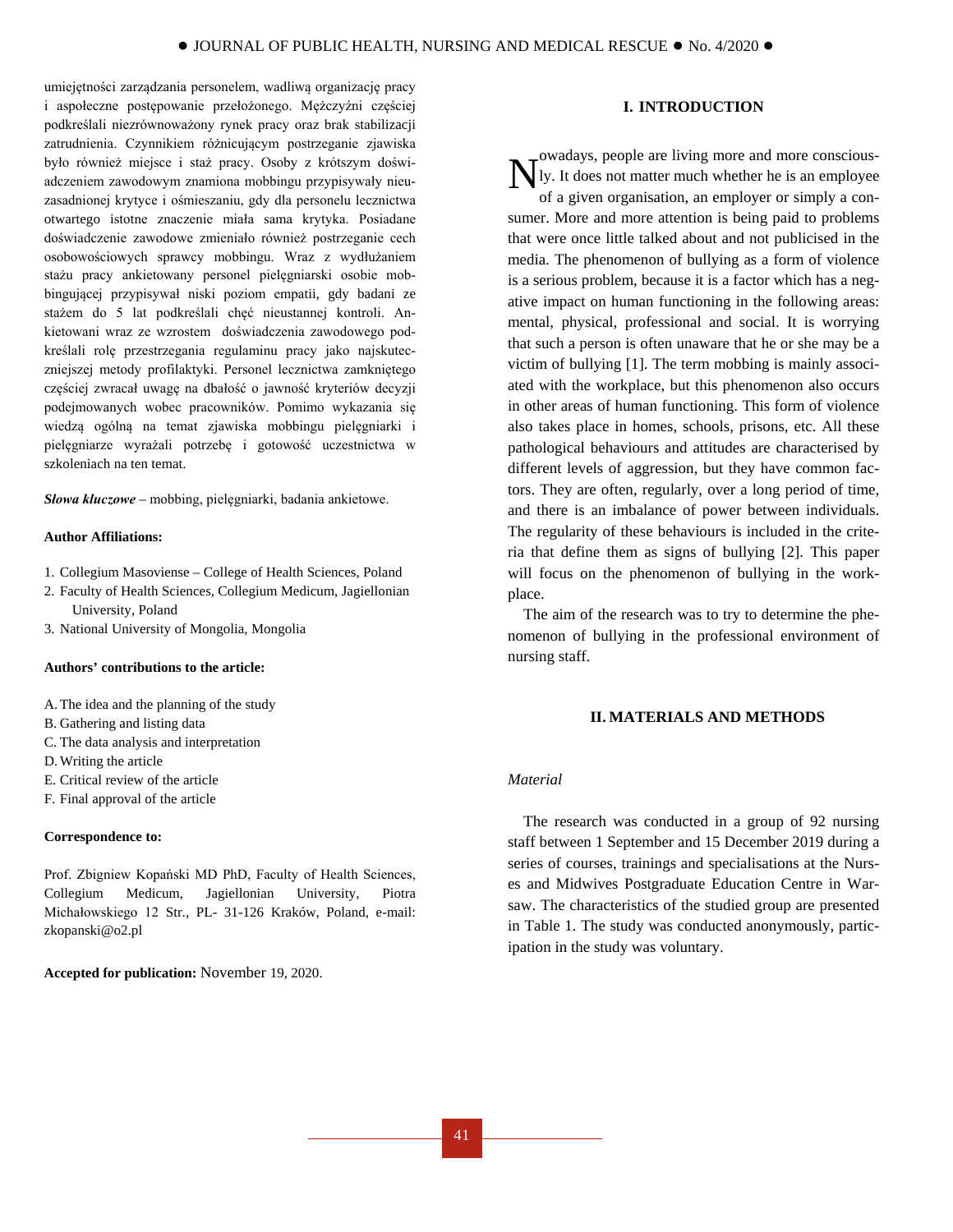| <b>Factor</b> | <b>Factor categorisa-</b><br>tion | <b>Number</b> | $\frac{0}{0}$ |  |
|---------------|-----------------------------------|---------------|---------------|--|
| Gender        | Women                             | 78            | 85            |  |
|               | Men                               | 14            | 15            |  |
| Age           | $20-29$ years                     | 19            | 21            |  |
|               | 30-39 years                       | 15            | 16            |  |
|               | $40-49$ years                     | 41            | 45            |  |
|               | 50 years and more                 | 17            | 18            |  |
|               | Up to 5 years                     | 22            | 24            |  |
|               | 5-14 years                        | 13            | 14            |  |
| Seniority     | $15-24$ years                     | 26            | 28            |  |
|               | 25 years and more                 | 31            | 34            |  |
| Workplace     | Closed-door treat-                | 77            | 84            |  |
|               | ment                              |               |               |  |
|               | Open treatment                    | 15            | 16            |  |

## Table 1. Sociodemographic characteristics of the respondents

## *Method*

In the study, a diagnostic survey method was used, a questionnaire was used as a research technique, a selfresearch questionnaire was a research tool. The questionnaire contained:

- the certificate questions about data such as: gender, age, workplace, seniority;
- questions on research issues.

## *Statistical analysis*

Statistical analysis was carried out using Statistica version 7.0 software by StatSoft Polska. The following methods of quantitative data analysis were used for the analysis of the conducted research:

- the differences between the compared groups were assessed on the basis of the significance test for qualitative (categorizable) variables - chi-quadratic statistics;
- $\bullet$  the pearson correlation coefficient  $r(x,y)$  was also used (a chi-quadrate-based measure of the relationship between categorised variables indicates the strength of the relationship);
- the results meeting the condition  $p < 0.05$  were considered statistically significant.

## **III. RESULTS**

Availability of an antimobbing procedure in the workplace was confirmed by 35%. The negative opinion was expressed by 37% of the respondents when the answer: I don't know, was indicated by 28% of the group. As a result of the conducted analyses, it was not found that knowledge about the availability of the anti-mobbing procedure significantly correlated with variables: gender, age, place and length of service.

The level of knowledge about the availability of antimobbing procedures in the workplace was comparable for women and men of different ages, with different seniority in closed and open treatment.

33% of the respondents were familiarised with the antimobbing procedure in the workplace. The negative opinion was expressed by 49% of the respondents, and the answer: I do not remember was indicated by 18% of the group. As a result of the conducted analyses, it was not found that the frequency of participation in training in the field of workplace antimobbing procedure correlated significantly with the variables: gender, age, place and length of service.

The participation of respondents in training in the field of antimobbing procedure in the workplace was comparable for women and men of different ages, with different seniority in closed and open treatment. In the opinion of the respondents, the phenomenon of bullying in the nursing environment is frequent, common 41%, average intensity 38%, marginal 3%, 18% indicated the answer: difficult to determine . As a result of the analyses, it was not found that the assessment of the scale of the phenomenon significantly correlated with the variables: gender, age, workplace. It was shown that the assessment made was significantly differentiated due to the length of service in the profession.

**The result chi-quadrant test Gender Age Seniority Workplace** Pearson correlation coefficient  $0,1960$  0,1763 0,2203 0,0613 p (materiality level α=0,05) 0,063 0,095 **0,036** 0,564

Table 2. Analysis of correlation between the level of knowledge about the availability of an antimobbing procedure at the workplace and selected variables

The assessment of the phenomenon of bullying in the nursing environment was significantly higher in the group of people with work experience of up to 25 years - frequent/common: up to 5 years 41%, 5-14 years 62%, 15-24 years 65%, while in the group with work experience of 25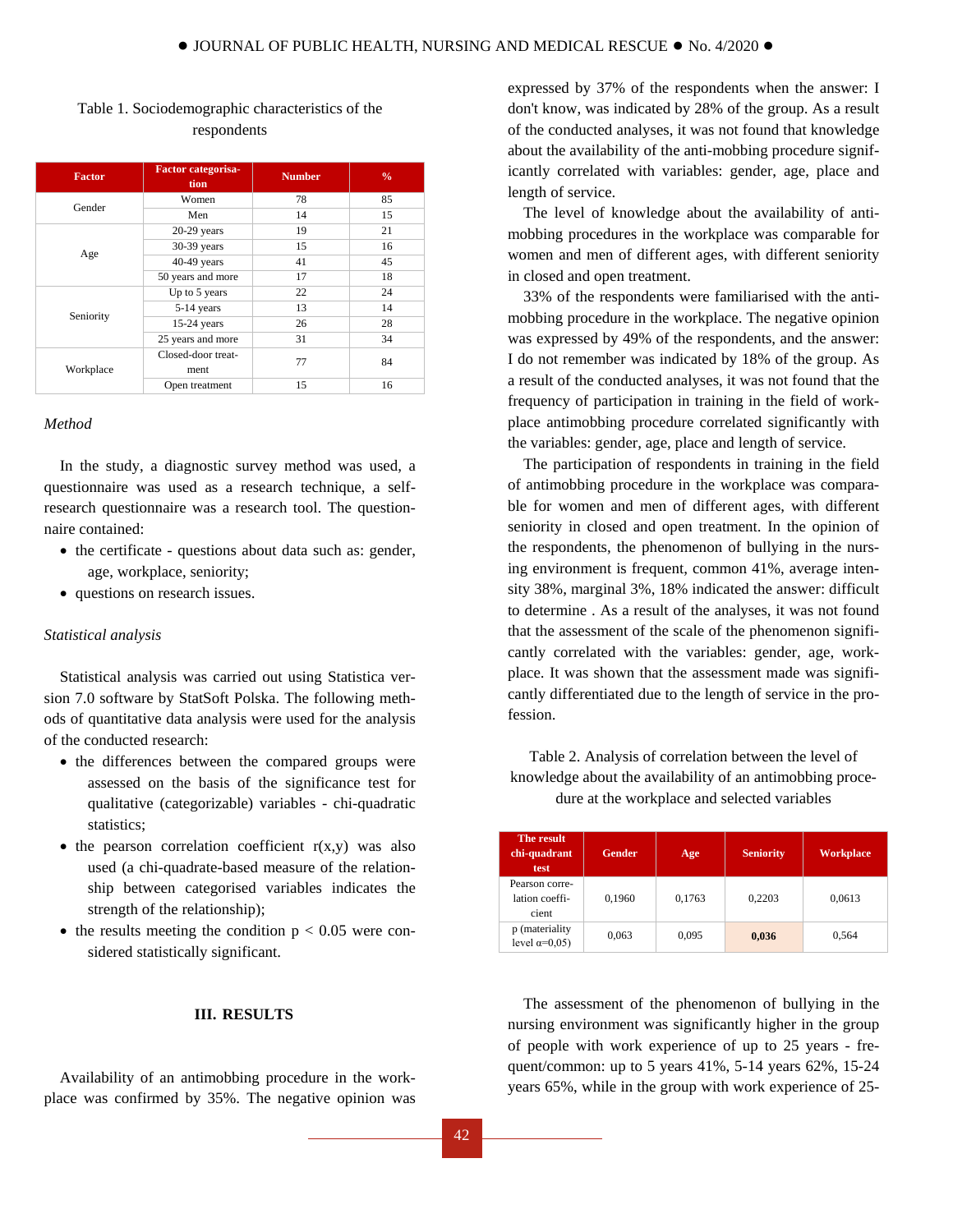35 years: frequent 13%, average 52%, marginal 3%, difficult to determine 32%.

The most frequent criteria for mobbing were identified as systematic repetitive actions of the nature of mobbing 73%, as well as deliberate actions of the perpetrator 59% and long duration 36%. The remaining answers were also selected: one action with the characteristics of mobbing 26%, duration does not matter 24%, intentions of the perpetrator do not matter 17%, only negative intentions of the perpetrator of mobbing 13%.

As a result of the analyses carried out, it was not found that the level of knowledge about the criteria of mobbing significantly correlated with the variables: gender, age, workplace. It was shown that the choice of the criterion: long duration was significantly different due to length of service in the occupation (Table 3).

Table 3. Analysis of correlation between the level of knowledge of the mobbing criteria and selected variables

| <b>Answer</b>                                  | $\chi$ 2     | <b>Gender</b> | Age    | <b>Seniority</b> | <b>Workplace</b> |
|------------------------------------------------|--------------|---------------|--------|------------------|------------------|
| long duration                                  | $\mathbf{r}$ | 0,0430        | 0,1914 | 0,2515           | 0,0887           |
|                                                | p            | 0,682         | 0,069  | 0,016            | 0,403            |
| systematically                                 | $\mathbf{r}$ | 0,0213        | 0,0060 | 0,0026           | 0,1315           |
| recurring mob-<br>bing activities              | p            | 0,841         | 0,955  | 0,981            | 0,214            |
| duration is                                    | $\mathbf{r}$ | 0,1696        | 0,0780 | 0,0325           | 0,0433           |
| irrelevant                                     | p            | 0,108         | 0,462  | 0,760            | 0,683            |
| only negative                                  | $\mathbf{r}$ | 0,0138        | 0,1331 | 0,1240           | 0,0856           |
| intentions of<br>the perpetrator<br>of mobbing | p            | 0,896         | 0,208  | 0,241            | 0,420            |
| the intentions                                 | $\mathbf{r}$ | 0,1969        | 0,0429 | 0,0434           | 0,1060           |
| of the perpetra-<br>tor are irrele-<br>vant    | p            | 0,061         | 0,686  | 0.683            | 0,317            |
| deliberate                                     | $\mathbf{r}$ | 0,0191        | 0,0232 | 0,0381           | 0,0663           |
| action by the<br>perpetrator                   | p            | 0,858         | 0,827  | 0,720            | 0,533            |
| one harass-                                    | r            | 0,1024        | 0,0592 | 0,0832           | 0,0142           |
| menting action<br>is enough                    | p            | 0,334         | 0,578  | 0,433            | 0,894            |

It has been shown that with the extension of the length of service, respondents significantly more often perceived *long duration* as an important criterion of bullying: up to 5 years 14%, 5-14 years 46%, 15-24 years 35%, 25-35 years 48% .

In the opinion of the respondents, the signs of mobbing are: unjustified criticism and ridicule 87%, gossip leading to slander 59%, commissioning tasks below qualification 58%, criticism 53%. Rarer respondents indicated gossiping 30%, exhausting work 28%, controlling 18%. As a result of the analyses carried out, it was not found that the ability to recognise activities with the signs of mobbing significantly correlated with the following variables: gender and age of the subject.

It has been shown, however, that criticism perceived as mobbing activities is statistically significant in terms of place and length of service (Table 4).

| <b>Answer</b>                                              | $\chi$ 2     | <b>Gender</b> | Age    | <b>Seniority</b> | <b>Workplace</b> |
|------------------------------------------------------------|--------------|---------------|--------|------------------|------------------|
| Delegation of<br>tasks that are                            | $\mathbf{r}$ | 0,0615        | 0,1515 | 0,0300           | 0,0855           |
| below compe-<br>tence or<br>impossible to<br>perform       | p            | 0,562         | 0,152  | 0,778            | 0,420            |
| Gossip                                                     | $\mathbf{r}$ | 0,1117        | 0,1093 | 0,0756           | 0,0247           |
|                                                            | p            | 0,292         | 0,302  | 0,476            | 0,816            |
|                                                            | $\mathbf{r}$ | 0,0235        | 0,0544 | 0,0712           | 0,2425           |
| Criticising                                                | p            | 0,825         | 0,609  | 0,503            | 0,021            |
|                                                            | $\mathbf{r}$ | 0,0301        | 0,1147 | 0,1687           | 0,1670           |
| Controlling                                                | p            | 0,777         | 0,279  | 0,110            | 0,114            |
| Gossip about                                               | $\mathbf{r}$ | 0,1140        | 0,1430 | 0,1394           | 0,1360           |
| professional<br>and personal<br>life leading to<br>slander | p            | 0,282         | 0,176  | 0,187            | 0,199            |
| Exhaustive                                                 | $\mathbf{r}$ | 0,0674        | 0,1556 | 0,1734           | 0,1124           |
| work                                                       | p            | 0,525         | 0,141  | 0,100            | 0,289            |
| Unjustified                                                | $\mathbf{r}$ | 0,0138        | 0,1914 | 0,2392           | 0,0856           |
| criticism and<br>ridicule                                  | p            | 0,896         | 0,069  | 0,022            | 0,420            |

Table 4. Analysis of the correlation between the ability to identify bullying activities and selected variables

It has been shown that, with their seniority, respondents were significantly less likely to see criticism and unjustified ridicule as bullying: up to 5 years 95%, 5-14 years 100%, 15-24 years 85%, 25-35 years 77% .

It has been shown that nursing staff in open rather than in-patient care have seen criticism as bullying more often than not: 80% i 48%.

According to the respondents, the victim of mobbing may be an employee 67%, a co-worker 54%, an employee or co-worker 60% and, less frequently, an employer 30%. As a result of the analyses, it was not found that the level of knowledge about potential victims of mobbing significantly correlated with the variables: gender, age, place and length of service.

According to the respondents, all 58% or only the employer 42% are responsible for harassment of work under Polish legislation. As a result of the analyses carried out, it was not found that the level of knowledge of the respondents significantly correlated with the following variables: gender, age, place and length of service.

In the opinion of those surveyed, victims of mobbing hide the problem because they are afraid of losing their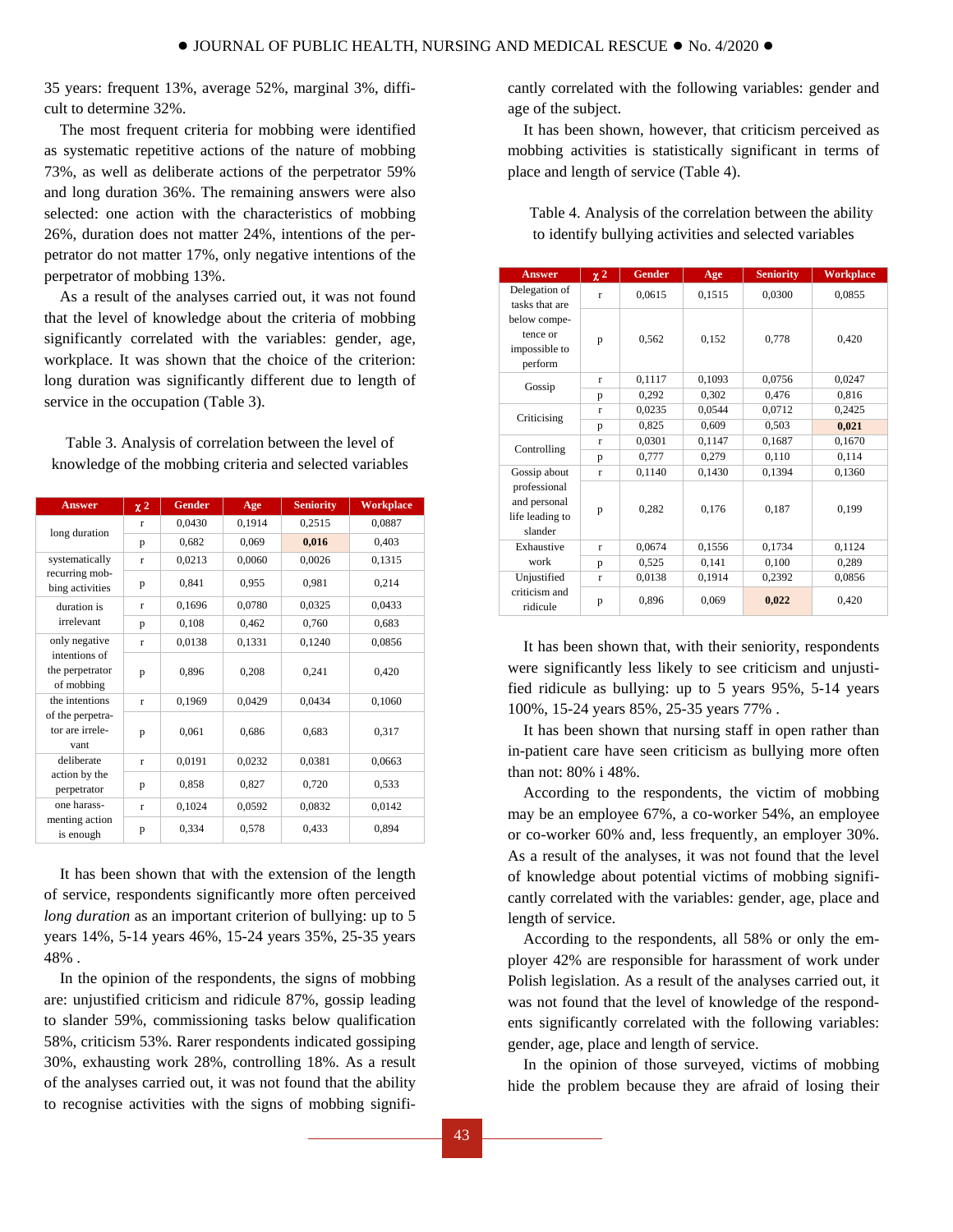jobs 85%, do not have enough evidence 74%, feel helpless 67%, do not have enough knowledge 54% .

The analyses carried out did not show that an assessment of the reasons for the victims' concealment of bullying correlated significantly with the variables of gender, age, place and length of service.

The assessment of the causes of the concealment of bullying by victims was comparable for women and men of different ages, with different seniority in closed and open treatment.

Respondents described as a form of bullying in the workplace above all persistent, prolonged harassment, humiliation, ridicule, intimidation 96%. They also pointed to the pressure on employees 68%, elimination from the team 65%, forcing to perform activities outside the scope of responsibilities 62%, preventing professional development 54%, under-estimation of competences 50%, forcing to work in a manner inconsistent with the job description . As a result of the analyses carried out, it was not found that the perception of manifestations of mobbing in the workplace significantly correlated with the variables: gender, age, place and length of service.

The perception of bullying in the workplace was comparable for women and men of different ages, with different seniority in closed and open treatment. According to the respondents, the victim of mobbing is characterised by low self-esteem 86% and submissiveness 76%. Also indicated were service 46%, passivity 45%, loyalty to the employer 41%, diligence 29%, conscientiousness 20%, responsibility 18%. Least frequently chosen were competence 12% and creativity 5%. 39 As a result of the analyses, it was not found that the perception of the personality traits of victims of workplace bullying correlated significantly with the variables: gender, age, place and length of service.

The perception of the personality traits of the victim of mobbing was comparable for women and men of different ages, with different seniority in closed and open treatment. The nursing staff surveyed stated that the bully had 79% dominance, 73% dominance, disturbed self-esteem 70%, desire for constant control 64%, emotional imbalance 59%, low empathy 53%, leadership 50%. Cowardice 16% and service to ideas 14% are the least frequent. As a result of the analyses carried out, it was not found that the perception of the personality traits of the victim of mobbing in the workplace correlated significantly with the variables: gender, age, workplace. It has been shown that job tenure has statistically significantly differentiated the perception of a bully's characteristics in terms of low empathy and willingness to remain dominant (Table 5).

Table 5. Analysis of correlation between the perception of the personality traits of the bully and selected variables

| <b>Answer</b>                       | $\chi$ <sub>2</sub> | <b>Gender</b> | Age    | <b>Seniority</b> | <b>Workplace</b> |
|-------------------------------------|---------------------|---------------|--------|------------------|------------------|
| Low empathy                         | $\mathbf{r}$        | 0,2062        | 0,1299 | 0,2188           | 0,0046           |
|                                     | p                   | 0,055         | 0,220  | 0,037            | 0,966            |
| Vladislavia                         | $\mathbf{r}$        | 0,0176        | 0,0911 | 0,0318           | 0,1463           |
|                                     | p                   | 0,868         | 0,391  | 0,765            | 0,167            |
|                                     | $\mathbf{r}$        | 0,0047        | 0,1377 | 0,1012           | 0,0247           |
| Leadership                          | p                   | 0,965         | 0,193  | 0,340            | 0,816            |
| Service to the                      | $\mathbf{r}$        | 0,0870        | 0,1473 | 0,1119           | 0,0121           |
| idea                                | p                   | 0,412         | 0,164  | 0,291            | 0,909            |
| Domination                          | $\mathbf{r}$        | 0,1260        | 0,1510 | 0,0724           | 0,0080           |
|                                     | p                   | 0,234         | 0,153  | 0,495            | 0,940            |
| The willing-                        | $\mathbf{r}$        | 0,0049        | 0,2050 | 0,2869           | 0,0791           |
| ness to keep a<br>constant<br>check | p                   | 0,963         | 0,058  | 0,006            | 0,456            |
| Emotional                           | $\mathbf{r}$        | 0,0811        | 0,2080 | 0,1535           | 0,1869           |
| imbalance                           | p                   | 0,445         | 0,070  | 0,146            | 0,076            |
| Cowardice                           | r                   | 0,0568        | 0,1149 | 0.0904           | 0,0377           |
|                                     | p                   | 0,593         | 0,278  | 0,394            | 0,723            |
| Disturbed                           | r                   | 0,0203        | 0,1039 | 0,0551           | 0,0247           |
| self-esteem                         | p                   | 0,848         | 0,327  | 0,604            | 0,816            |

It has been shown that with the extension of work experience, respondents significantly more often perceived *low empathy* as a feature of the bully: up to 5 years 36%, 5-14 years 62%, 15-24 years 46%, 25-35 years 68%.

Moreover, with the increase in the length of service, respondents saw significantly less *desire for constant control*  as a feature of the bully: up to 5 years 91%, 5-14 years 62%, 15-24 years 58%, 25-35 years 52%.

According to the respondents, in a situation of mobbing at work, 67% should be informed to their immediate superior, 58% should interview their co-workers, 54% should record the situation and the event, 52% should be informed to the management of the workplace. The surveyed nursing staff were the least inclined to disclose the problem in the media 14%.

The analyses carried out did not show that actions taken in a situation of workplace bullying correlate significantly with the variables: gender, age, workplace.

It has been shown that seniority differed significantly in revealing bullying in the media (Table 6).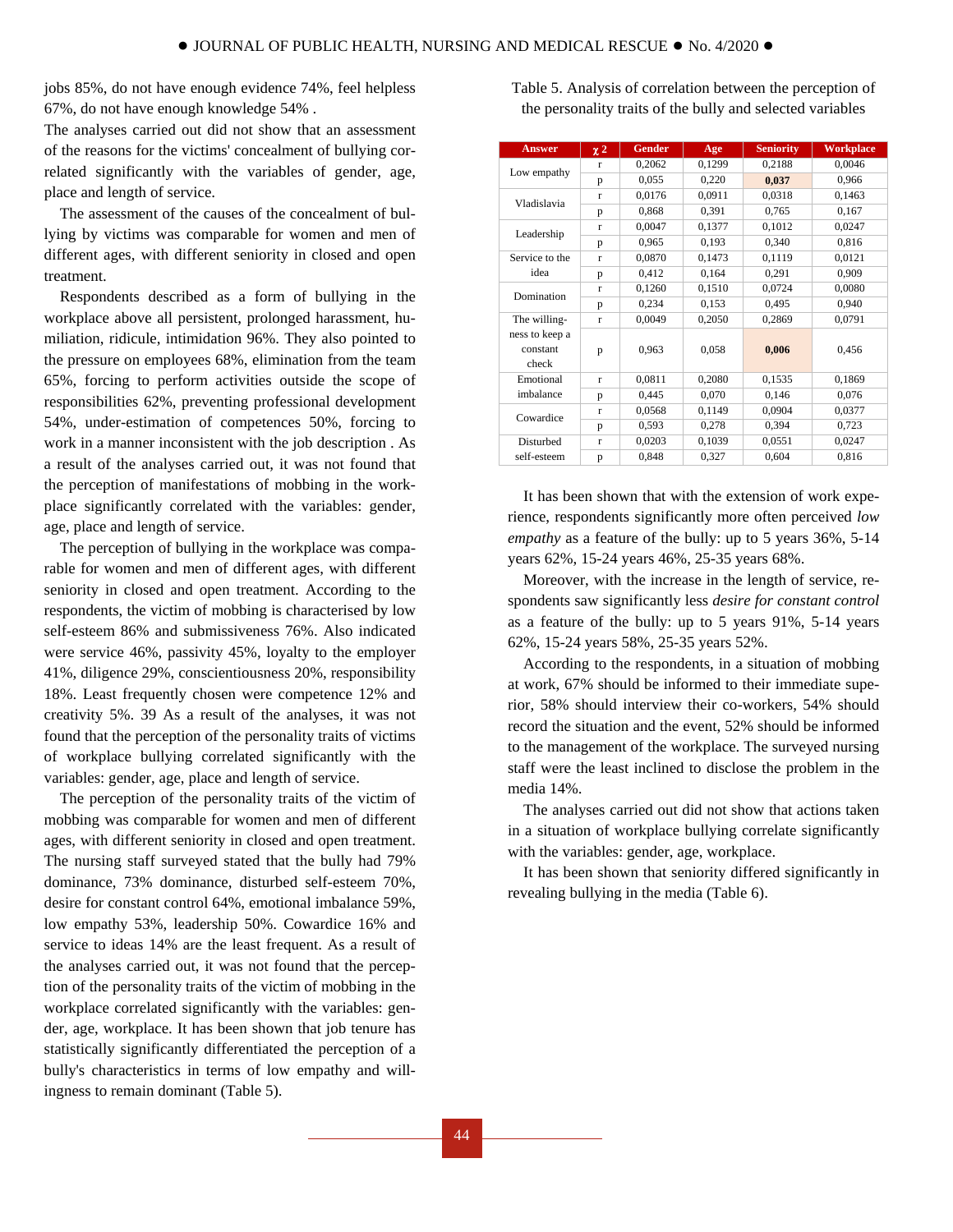| Table 6. Correlation analysis of responses to bullying in |
|-----------------------------------------------------------|
| the workplace and selected variables                      |

| <b>Answer</b>         | $\chi$ 2     | <b>Gender</b> | Age    | <b>Seniority</b> | <b>Workplace</b> |
|-----------------------|--------------|---------------|--------|------------------|------------------|
| Informing the         | $\mathbf{r}$ | 0.0399        | 0.0046 | 0.0221           | 0.0665           |
| immediate<br>superior | p            | 0.707         | 0.965  | 0.835            | 0.531            |
| Talking to            | $\mathbf{r}$ | 0.0095        | 0.1452 | 0.1864           | 0.0158           |
| colleagues            | p            | 0,929         | 0.170  | 0,077            | 0.882            |
| Recording of          | $\mathbf{r}$ | 0.0188        | 0,0587 | 0.0411           | 0.0451           |
| situations.<br>events | p            | 0.859         | 0.581  | 0.699            | 0.671            |
| Informing the         | $\mathbf{r}$ | 0,0985        | 0,0106 | 0.0046           | 0.0541           |
| company<br>management | p            | 0.353         | 0.921  | 0.966            | 0.610            |
| Media expo-           | $\mathbf{r}$ | 0.0870        | 0.2035 | 0.2470           | 0.0967           |
| sure                  | p            | 0,412         | 0,063  | 0.018            | 0,362            |

It has been shown that with the extension of the length of service, the respondents indicated significantly less frequently a tendency to counteract bullying by revealing this phenomenon in the media: with the length of service up to 5 years 27%, 5-14 years 15%, 15-24 years 15%, 25-35 years 3%.

Among the methods of preventing mobbing in the workplace, the respondents indicated, above all, the systematic raising of employees' knowledge through training of 75%, as well as the implementation of an anti-mobbing procedure of 61% and an internal document on the prevention of mobbing of 53%. Also mentioned were the transparency of the criteria for decisions made towards employees 46%, the introduction of an internal document on resolving conflicts between employees 45%, transparency of proceedings and procedures related to employees 42%, compliance with work regulations 39%, and the introduction of a catalogue of employee obligations 35%.

The analyses carried out did not show that the choice of methods to counteract bullying in the workplace correlated significantly with the variables gender and age.

It was shown that the workplace differed significantly statistically in the perception of openness of the criteria of decisions made towards employees, whereas in the case of observing the work regulations as a prevention method, seniority in the profession was important (Table 7).

Table 7. Analysis of correlation between methods of counteracting bullying in the workplace and selected variables

| <b>Answer</b>                                                                       | $\chi$ 2     | <b>Gender</b> | Age    | <b>Seniority</b> | <b>Workplace</b> |
|-------------------------------------------------------------------------------------|--------------|---------------|--------|------------------|------------------|
| Compliance with                                                                     | $\mathbf{r}$ | 0,0287        | 0,1037 | 0,2067           | 0,0646           |
| the rules of proce-<br>dure                                                         | p            | 0,787         | 0,328  | 0,049            | 0,543            |
| Implementation of                                                                   | $\mathbf{r}$ | 0,1504        | 0,0236 | 0,0467           | 0,0548           |
| the internal anti-<br>mobbing document                                              | p            | 0,155         | 0,824  | 0,660            | 0,606            |
| Systematic training                                                                 | $\mathbf{r}$ | 0,1024        | 0,1421 | 0,1561           | 0,1221           |
| of employees on the<br>subject of mobbing                                           | p            | 0,334         | 0,179  | 0,140            | 0,249            |
| Introduction of the<br>so-called "Anti-<br>mobbing proce-<br>dure", providing       | $\mathbf{r}$ | 0,0867        | 0,1849 | 0,1240           | 0,0140           |
| employees with<br>information materi-<br>als on mobbing                             | p            | 0,414         | 0,079  | 0,241            | 0,895            |
| Introduction of an                                                                  | $\mathbf{r}$ | 0,1648        | 0,1610 | 0,1489           | 0,1047           |
| internal document<br>in the workplace on<br>handling conflicts<br>between employees | p            | 0,118         | 0,127  | 0,159            | 0,323            |
| Transparency of                                                                     | $\mathbf{r}$ | 0,1846        | 0,0694 | 0,0300           | 0,0855           |
| employee-related<br>proceedings and<br>procedures                                   | p            | 0.080         | 0,513  | 0,778            | 0,420            |
| Disclosure of the                                                                   | r            | 0,2062        | 0,1080 | 0,0102           | 0,2925           |
| criteria for deci-<br>sions taken with<br>regard to employees                       | p            | 0,052         | 0,308  | 0,923            | 0,005            |
| Introduction of a                                                                   | r            | 0,1325        | 0,0913 | 0,0100           | 0,0450           |
| catalogue of em-<br>ployee obligations                                              | p            | 0,211         | 0,389  | 0,925            | 0,672            |

It has been shown that with the extension of the length of service, respondents significantly more often indicated compliance with work regulations as a method of preventing mobbing: up to 5 years 32%, 5-14 years 23%, 15-24 years 35%, 25-35 years 55% .

It has been shown that in-patient rather than open-ended nursing staff have more often than not stressed the openness of decision criteria to staff as a means of preventing bullying, respectively: 52% i 13%.

Among the causes of mobbing in the workplace, the respondents most often mentioned the lack of skills in personnel management 79%, faulty work organisation 63%, antisocial behaviour 63%, insufficient implementation and observance of antimobbing procedures 57%, less frequently indicated employment instability 22%, unbalanced labour market 15%, liquidation or organisational and legal transformation of workplaces 14%.

The analyses did not find that the perception of the causes of workplace harassment correlated significantly with the variables of age, place and length of service.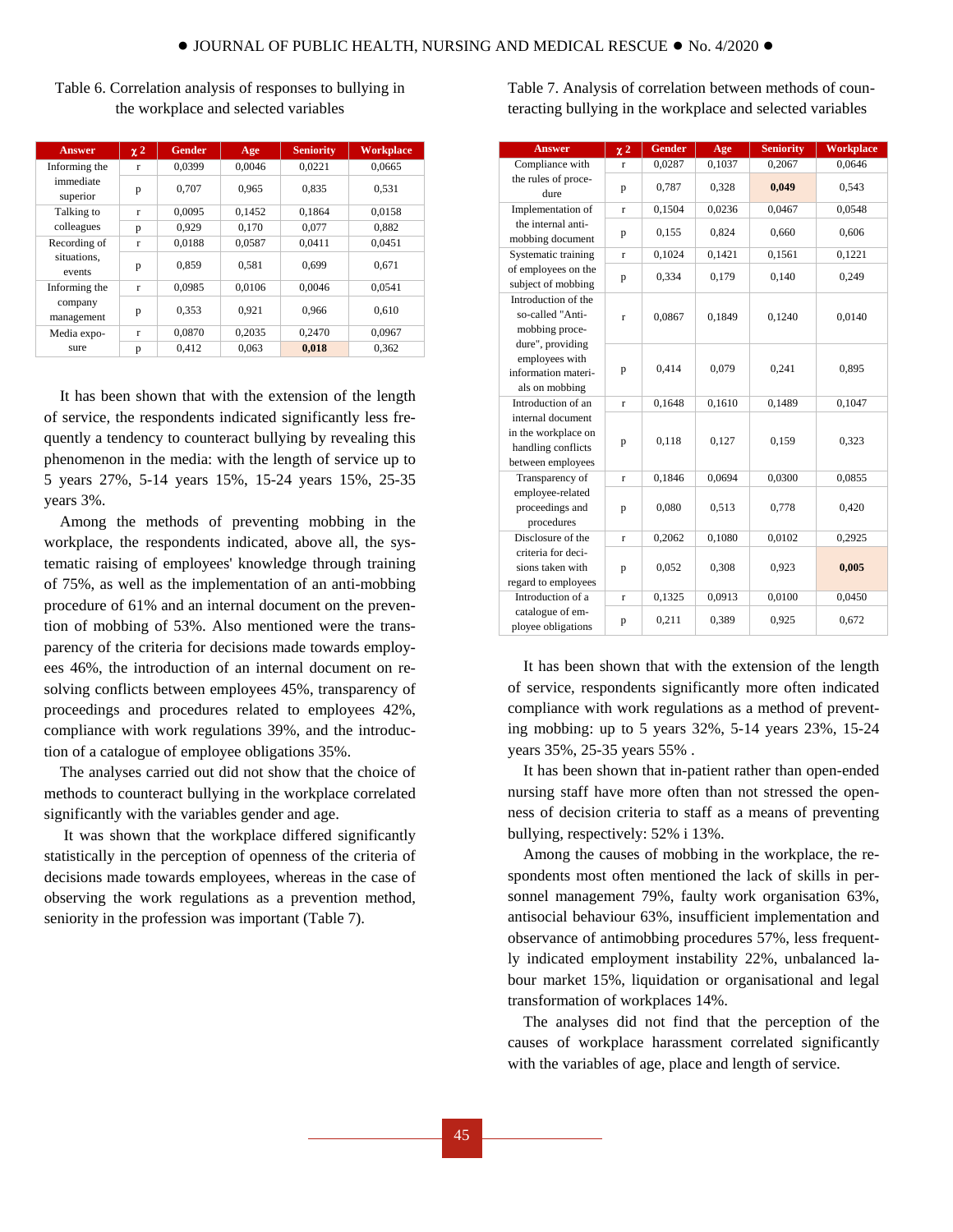It was shown that opinions differed between women and men (Table 8).

| <b>Answer</b>                                                             | $\chi$ <sub>2</sub> | <b>Gender</b> | Age    | <b>Seniority</b> | <b>Workplace</b> |
|---------------------------------------------------------------------------|---------------------|---------------|--------|------------------|------------------|
| Lack of person-                                                           | $\mathbf{r}$        | 0,0941        | 0,0362 | 0,0318           | 0,0025           |
| nel management<br>skills                                                  | p                   | 0,375         | 0,733  | 0,765            | 0,982            |
| Faulty work                                                               | $\mathbf{r}$        | 0,0682        | 0,2041 | 0,1728           | 0,1503           |
| organisation                                                              | p                   | 0,520         | 0,062  | 0,101            | 0,155            |
| Negative ap-                                                              | $\mathbf{r}$        | 0.0424        | 0,0732 | 0,0031           | 0,0144           |
| proach by col-<br>leagues                                                 | p                   | 0,690         | 0.491  | 0,976            | 0,892            |
| Social behaviour                                                          | $\mathbf{r}$        | 0,2034        | 0,0638 | 0,0213           | 0,0982           |
| of the superior                                                           | p                   | 0,053         | 0,548  | 0,841            | 0,354            |
| Unbalanced                                                                | $\mathbf{r}$        | 0,2403        | 0,1911 | 0,1532           | 0,0253           |
| labour market                                                             | p                   | 0.022         | 0.070  | 0.147            | 0,812            |
| Employment of                                                             | $\mathbf{r}$        | 0,2150        | 0,1021 | 0,0700           | 0,0927           |
| temporary staff<br>(lack of stability<br>and security)                    | p                   | 0,041         | 0,335  | 0,510            | 0,382            |
| Liquidations or                                                           | r                   | 0,0870        | 0,0536 | 0,0232           | 0,1814           |
| organisational<br>and legal trans-<br>formation of<br>workplaces          | p                   | 0,412         | 0,614  | 0,828            | 0,085            |
| Insufficient                                                              | $\mathbf{r}$        | 0,1231        | 0,0410 | 0,0491           | 0,0342           |
| implementation<br>and compliance<br>with anti-<br>mobbing proce-<br>dures | p                   | 0,245         | 0,699  | 0.644            | 0,748            |

Table 8. Analysis of correlation between the causes of workplace bullying and selected variables

It has been shown that women less often than men saw instability in employment as a cause of bullying - accordingly: 18% i 43%. Only 8% of the respondents confirmed that statistics on bullying in the workplace were kept. The opposite opinion was expressed by 49% of the respondents, and 43% chose the answer: I do not know .

As a result of the analyses carried out, it was not found that the level of knowledge of the respondents significantly correlated with the following variables: gender, age, place and length of service.

The level of knowledge about the statistics on bullying at work was comparable for women and men of different ages, with different seniority in closed and open treatment.

Among the institutions supporting victims of mobbing, the National Labour Inspectorate was the most frequently indicated, followed by the Trade Unions 48%, the Blue Line 39%, and finally the National Anti-Mobbing Association. As a result of the conducted analyses, it was not found that the level of knowledge of the respondents about institutions supporting victims of mobbing significantly correlated with the variables: gender, age, place and length of service.

The level of knowledge of institutions supporting victims of mobbing was comparable for women and men of different ages, with different seniority in closed and open treatment. Training on workplace bullying was confirmed by 15% of the group, while others responded negatively with 85%.

As a result of the analyses carried out, it was not found that the level of knowledge of the respondents significantly correlated with the following variables: gender, age, place and length of service.

The level of knowledge about the organisation of training on workplace bullying was comparable for women and men of different ages, with different seniority in closed and open treatment. According to respondents, the early effects of bullying include underestimation of professional suitability, physical and mental symptoms 86%, underestimation of self-esteem 78% and sick leave 65%. It was less common for an employee to choose to terminate their employment contract by 39% or to claim compensation by 15%. As a result of the analyses carried out, it was not found that the level of knowledge of the respondents about the early effects of mobbing significantly correlated with the variables: gender, age, place and length of service.

The level of knowledge of the early effects of workplace bullying was comparable for women and men of different ages, with different seniority in closed and open treatment. According to respondents, the distant effects of bullying include depression and other mental disorders 95%, as well as occupational burnout 78%, somatic diseases 65%, family conflicts 62%, addictions 57%.

As a result of the analyses carried out, it was not found that the level of knowledge of the respondents about the distant effects of bullying significantly correlated with the variables: gender, age, place and length of service.

The level of knowledge of the distant effects of workplace bullying was comparable for women and men of different ages, with different seniority in closed and open treatment. Interest in taking part in training on mobbing was expressed by 84% of respondents, 9% were against, and the answer: I do not know was 7%. 54 Analyses did not find that the willingness to participate in training correlated significantly with the variables gender, age, place and length of service.

The interest in taking part in training on mobbing was comparable for women and men of different ages, with different seniority in closed and open treatment. According to the respondents, the perpetrator of mobbing may suffer legal consequences of 85% and disciplinary consequences - 70% dismissal from the workplace. Less frequently, the consequences were indicated in the form of a transfer to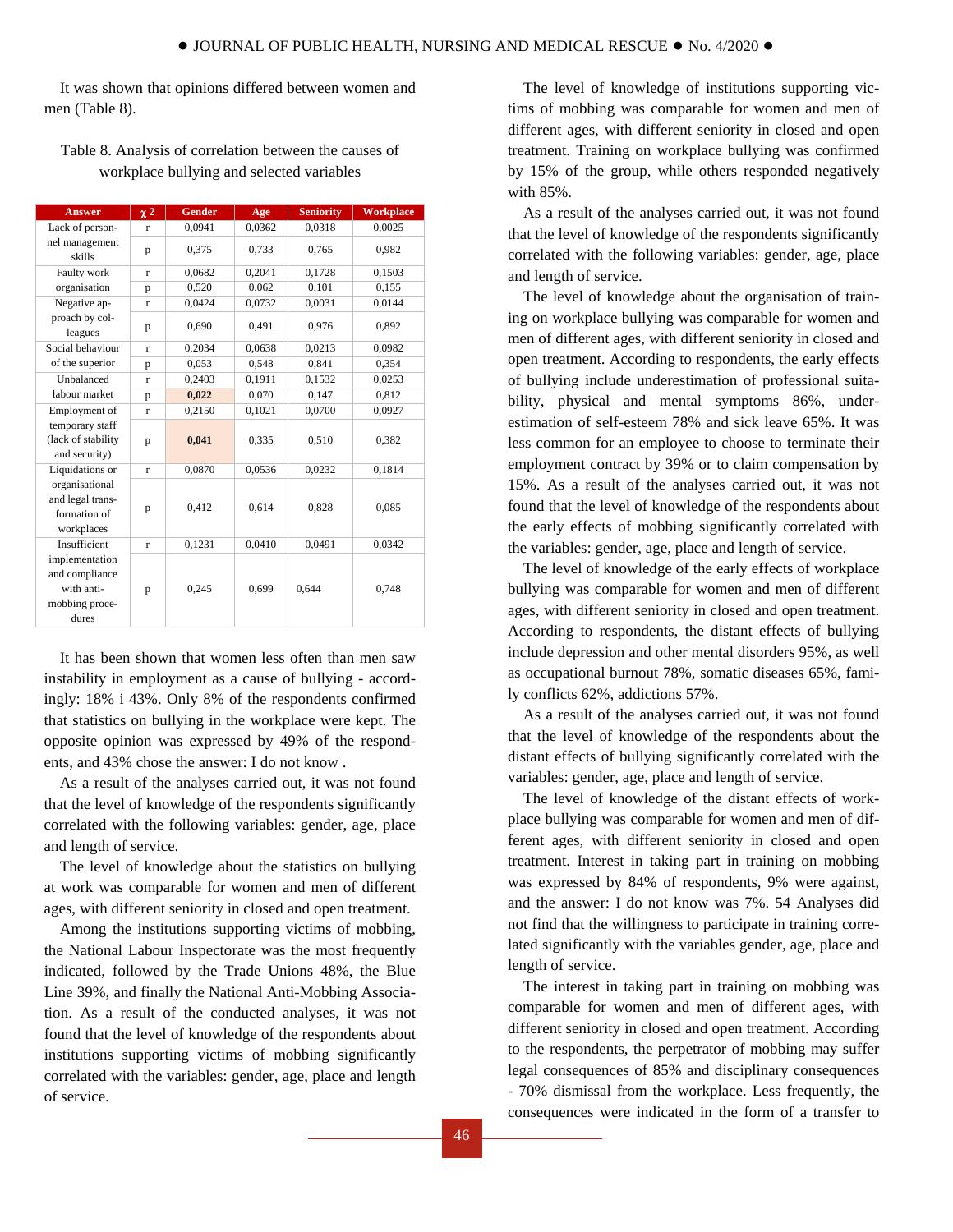another position of 37% and a reduction of the current salary of 23%. As a result of the analyses, it was not found that the level of knowledge of the respondents about the consequences for the perpetrator of mobbing significantly correlated with the following variables: gender, age, place of work and length of service.

The level of knowledge of the consequences for the perpetrator of mobbing was comparable for women and men of different ages, with different seniority in closed and open treatment.

## **IV. DISCUSSION**

The phenomenon of mobbing was defined in the 1980s. An analysis of the problem carried out since then has made it possible to determine a list of mobbing behaviour and the causes and effects of this phenomenon. However, despite the knowledge available, the problem of exposure to aggressive activities in the workplace is not diminishing, and in some professions it has even taken a customary form. Nurses are one of the occupational groups where the risk of bullying is high. One of the determinants is the feminisation of the profession and the reaction to aggression against others, which often takes the form of harassment, humiliation, rejection from the group of friends [3,4].

According to our own research, the phenomenon of bullying in the nursing environment is common (41% of respondents) or moderately intensified (38% of respondents). This problem was more often noticed by nursing staff with seniority of up to 25 years.

In the opinion of the respondents, the signs of bullying are most often unjustified criticism and ridicule (87% of respondents), gossip leading to slander (59% of respondents), commissioning tasks below qualification (58% of respondents), criticism (53% of respondents).

In their own research, they found that people with shorter professional experience were more likely to attribute the signs of bullying to unjustified criticism and ridicule, while for open-care staff, the criticism itself was important. Behaviour of this type was attributed to repeatability (73% of respondents), purposefulness (59% of respondents) and long duration (36% of respondents).

Among the observed forms of bullying, the surveyed nursing staff listed: persistent, prolonged harassment, humiliation, ridicule, intimidation (96%), inducing pressure on employees (68% of respondents), elimination from the team (65% of respondents), forcing to perform activities outside the scope of duties (62% of respondents), preventing professional development (54% of respondents), understatement of competences (50% of respondents), forcing to work not in accordance with the job description (46% of respondents).

Our observations are also confirmed by other authors. For example, Kunecka indicates that in one third of the study group, the intensity of the negative phenomena was so intense that it allowed for the recognition of bullying. In the research carried out by the aforementioned author, the most frequent acts of harassment were considered to be overloading work, commissioning work that is below competence, excessive control, spreading rumours and rumours, intimidation, shouting or showing anger, ignoring opinions and views, taking responsibility for carrying out important tasks, pressure, ignoring, excluding or boycotting. Kunecka concludes that a high percentage of the occurrence of negative behaviours in the nurses' workplace may have an adverse effect on the quality of provided medical services, and should therefore encourage the implementation of changes in the management process aimed at reducing or eliminating pathological phenomena [5].

Bajurna, *et al.* also stress the seriousness and prevalence of bullying. Their research showed that 14% of respondents experienced the phenomenon of bullying personally, while a further 27% witnessed it. It was found that the incidence of bullying was less frequently confirmed by people with more than 20 years' seniority [6]. Rasińska *et al.*  report that there is already awareness of this phenomenon among future nurses. As many as 78% of the students of nursing studies have heard about cases of bullying in health service providers. Among the activities with the signs of mobbing, the first positions were: spreading rumours (87.1% of the respondents), talking (80% of the respondents), continuous assignment of new tasks to be performed (83.5% of the respondents) or assignment of tasks too difficult, exceeding the competence and capabilities of the victim (80% of the respondents) or unnecessary (52.9% of the respondents), continuous criticism of the work performed (67.1%), ostentatious ignoring and disregarding (48.2% of the respondents). It is worth noting that the respondents correctly defined the phenomenon and its effects, which proves the concern of universities for the awareness of future health care workers [7].

The phenomenon of violence in the workplace can be conditioned by many factors. The occurrence of bullying depends on the workplace, position, organisation and management style. A significant burden is placed on the changing system of work, responsibility for the health and life of others, fatigue and stress associated with exposure to harmful agents can cause mental strain. In addition, the continu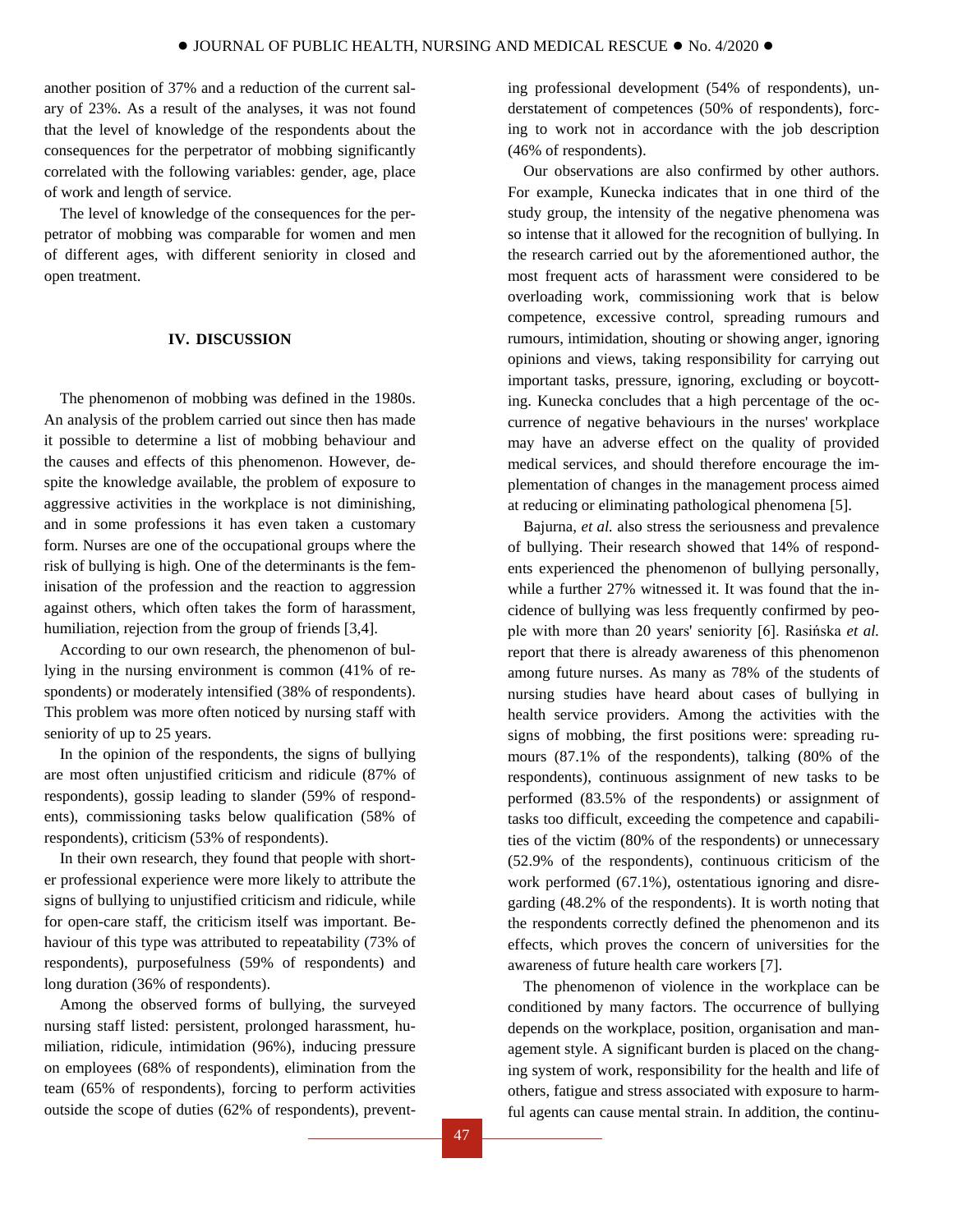ing need for cooperation with people, dependencies between workers and the need for constant empathy towards patients and their families can be causes of tension and conflict [4,8].

According to the report of the Supreme Council of Nurses and Midwives of 19.02.2020, the phenomenon of aggression towards nurses and midwives is high, because only 6% did not encounter aggressive behaviour in the workplace, the source of which was primarily patients (85%) and family members (75%) [9].

In our research, respondents among the victims of mobbing mentioned employees (67% of respondents) and coworkers (54% of respondents), all witnesses of the event (58% of respondents), only the employer (42% of respondents).

Pursuant to the Polish legislation, the employer is obliged to prevent mobbing (KP Art. 94.3.1), and an employee who has been subject to mobbing or has terminated his employment contract as a result of mobbing has the right to claim compensation from the employer in an amount not lower than the minimum remuneration for work, determined pursuant to separate provisions (KP Art. 94.3.4) [10].

In Kunecka's research, the perpetrator of mobbing was most often defined as a colleague, a group of people, and then a superior [5].

A different opinion was expressed by the students from the Medical University of Poznań, because according to their belief that the person carrying out the mobbing is most often the superior (as many as 82% of the respondents), followed by co-workers (48% of the respondents) and doctors (46% of the respondents), the fewest people indicated the patient as the source of mobbing (32% of the respondents) [7].

Kamińska stresses that there is no professional group that is completely free from the threat of bullying. This pathological phenomenon can occur in any private or public company. The priority should be a determined fight not only by the employer, but also by its victims and witnesses [11].

Lewoniewska, on the basis of her own professional experience, determined that at the root of bullying in the nursing community is the perception of the profession, associated primarily with servitude, humility and mercy. Generations of nurses were reduced to the subordinate, auxiliary role, subordinate to the doctor and the patient. Evaluation of the profession in connection with the progress of medicine and the change in the role and scope of nursing activities also requires raising the self-esteem of the profession, which has been understated for years.

Lewoniewska emphasised that a sudden increase in rights and opportunities often leads to an implementation which, by its nature, is good and necessary, in its negative version, may disrupt relations within the team and destroy the good atmosphere. Often, the second level of competition is also the sphere of private life. Lewoniewska points out that the atmosphere and relations between the staff have a huge impact on the patients' perception of the professional environment of nurses. A nurse who is mistreated by doctors, her superiors or other nurses, brushed, disregarded or depreciated will be treated equally by patients. Patients are perfectly aware of inappropriate relations among the staff and then respect for the whole nursing community decreases [12].

Nowakowska and Rasińska have linked the causes of conflict situations in the hospital with bad interpersonal relations prevailing in the team, excessive workload, disproportionate remuneration in relation to the scope of duties and effort put in, as well as disregard for the professional duties of some employees, bad interpersonal relations with patients and their families and emotional stress and tension [13].

In their own research, the most frequent reasons for mobbing were lack of personnel management skills (79% of the respondents), faulty work organisation (63% of the respondents), antisocial behaviour of the superior (63% of the respondents), insufficient implementation and observance of antimobbing procedures (57% of the respondents).

It was shown that men more often than women also stressed the unbalanced labour market (36% of respondents) and lack of employment stability (43% of respondents).

It was found that the bullied person is characterized mainly by low self-esteem (86% of respondents) and submissiveness (76% of respondents). Also mentioned were servitude (46% of respondents), passivity (45% of respondents), loyalty to the employer  $(41\% \text{ of respondents}),$ diligence (29% of respondents 59 ).

On the other hand, the perpetrators of mobbing have been attributed the following characteristics: dominance (79% of respondents), domination (73% of respondents), distorted self-esteem (70% of respondents), desire for constant control (64% of respondents), emotional imbalance (59% of respondents), low empathy (53% of respondents), leadership (50% of respondents).

With the extension of the length of service, the interviewed nursing staff more often attributed a low level of empathy to the bully, while respondents with up to 5 years of service stressed the desire for constant control.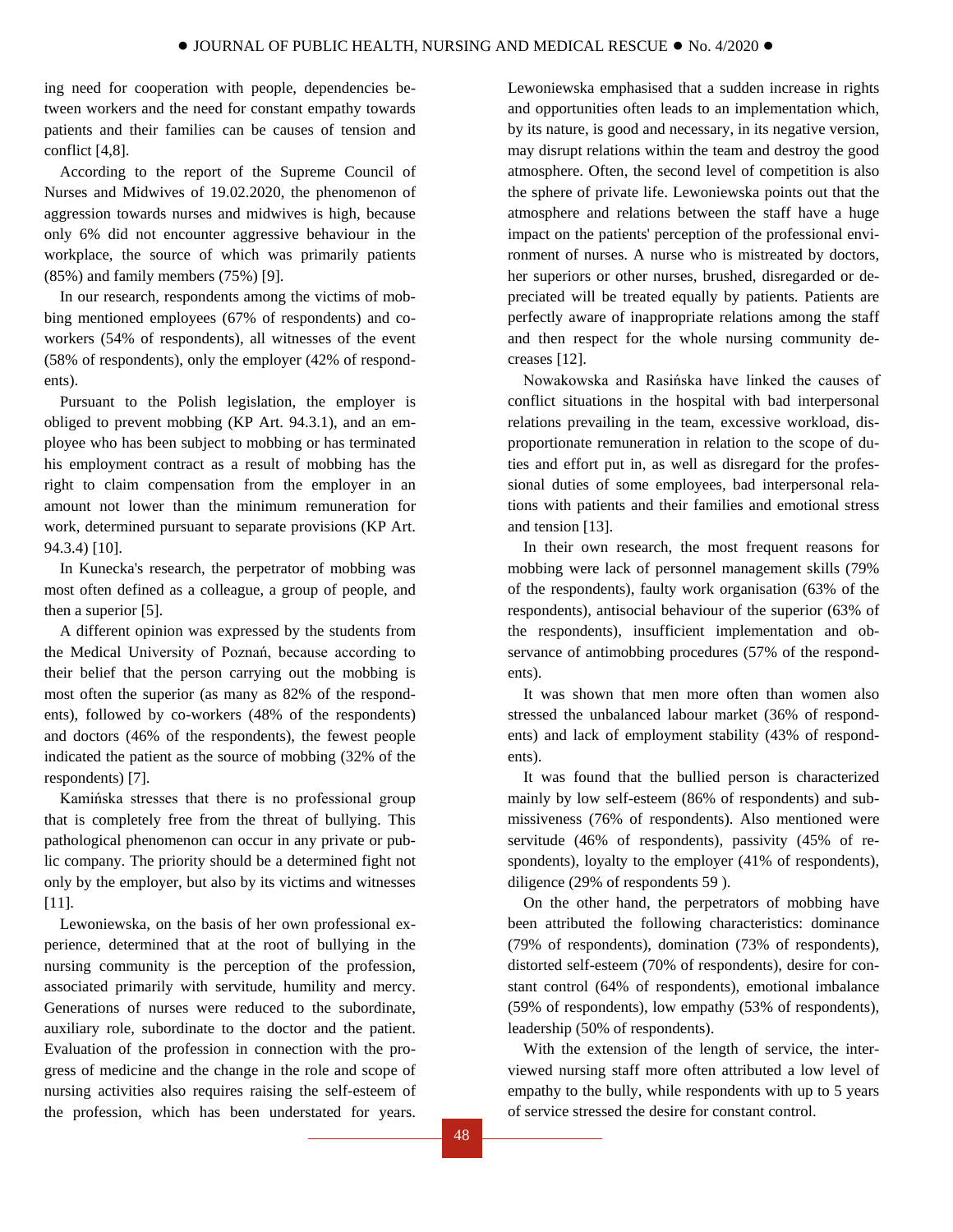In the opinion of our respondents, victims of mobbing hide the problem because they are afraid of losing their jobs (85% of respondents), feel helpless (67% of respondents), do not have enough knowledge (54% of respondents).

It should be stressed that 84% of those surveyed expressed willingness to participate in training on workplace bullying.

The duration and frequency of exposure to aggressive activities in the workplace results in disorders in the psychological, physical health and social functioning of victims of mobbing [4].

In their own research, the nurses surveyed identified the early and distant effects of bullying. The first group included: underestimation of professional suitability, physical and mental symptoms (86% of respondents), underestimation of self-esteem (78% of respondents), being on sick leave (65% of respondents).

However, among the distant effects of mobbing, depression and other states of mental disorders (95% of the respondents), as well as occupational burnout (78%) of the respondents, somatic diseases (65%), family conflicts (62% of the respondents), addictions (57% of the respondents) were mentioned above all.

Kozłowska and Doboszyńska stressed that a frequent consequence of violence in the workplace is emotional exhaustion and professional burnout, and a serious consequence of bullying among nurses is leaving the profession [4].

In their own research, among the methods of preventing mobbing in the workplace, the respondents indicated above all systematic raising of employees' knowledge through training (75% of respondents), as well as implementation of an anti-mobbing procedure (61% of respondents) and an internal document on preventing mobbing (53% of respondents).

It is worth pointing out that only one in three of those surveyed confirmed the availability of an anti-mobbing procedure and training in this area, and that only 8% of those surveyed kept statistics on the occurrence of the phenomenon. Also mentioned were the transparency of the criteria of decisions made towards employees (46% of respondents), introduction of an internal document on solving conflicts between employees (45% of respondents), transparency of proceedings and procedures related to employees (42% of respondents), compliance with work regulations (39% of respondents), introduction of a catalogue of employee obligations (35% of respondents).

As seniority increased, the respondents perceived compliance with the work regulations as the most effective method of prevention. The staff of inpatient clinics, on the other hand, more often paid attention to ensuring that the criteria for decisions made with regard to employees were transparent.

In the opinion of our respondents, in a situation of workplace bullying, it is necessary to inform the immediate superior (67% of the respondents), conduct an interview with colleagues (58% of the respondents), record the situation and the event (54% of the respondents), inform the management of the workplace (52% of the respondents). The surveyed nursing staff were the least inclined to disclose the problem in the media (14% of the respondents), especially in the group with work experience over 25 years (3% of the respondents).

According to the respondents, the perpetrator of mobbing may suffer legal consequences (85% of respondents) and disciplinary dismissal from the workplace (70% of respondents).

Among institutions supporting victims of mobbing, respondents most often mentioned the National Labour Inspectorate (61% of respondents), Trade Unions (48% of respondents), the Blue Line (39% of respondents) and the National Anti-Mobbing Association (22% of respondents).

It should be stressed that knowledge is an unquestionable condition for effective prevention, which should be a matter of concern for the employer, management, trade unions and the employees themselves. In the literature, much attention is also paid to strategies for dealing with stress in the case of the effects of mobbing [14-18].

## **V. CONCLUSIONS**

- 1. The nursing community sees the problem of bullying as widespread, especially in groups with up to 25 years' seniority in the profession.
- 2. The most important causes of mobbing were lack of personnel management skills, poor work organisation and antisocial behaviour of the superior. Men more often stressed the unbalanced labour market and lack of job stability. The place and length of service was also a factor differentiating the perception of the phenomenon.
- 3. Persons with shorter professional experience have attributed the signs of bullying to unjustified criticism and ridicule when the criticism itself was important for open care staff. Their professional experience also changed the perception of the personality traits of the bully. With the extension of the length of ser-